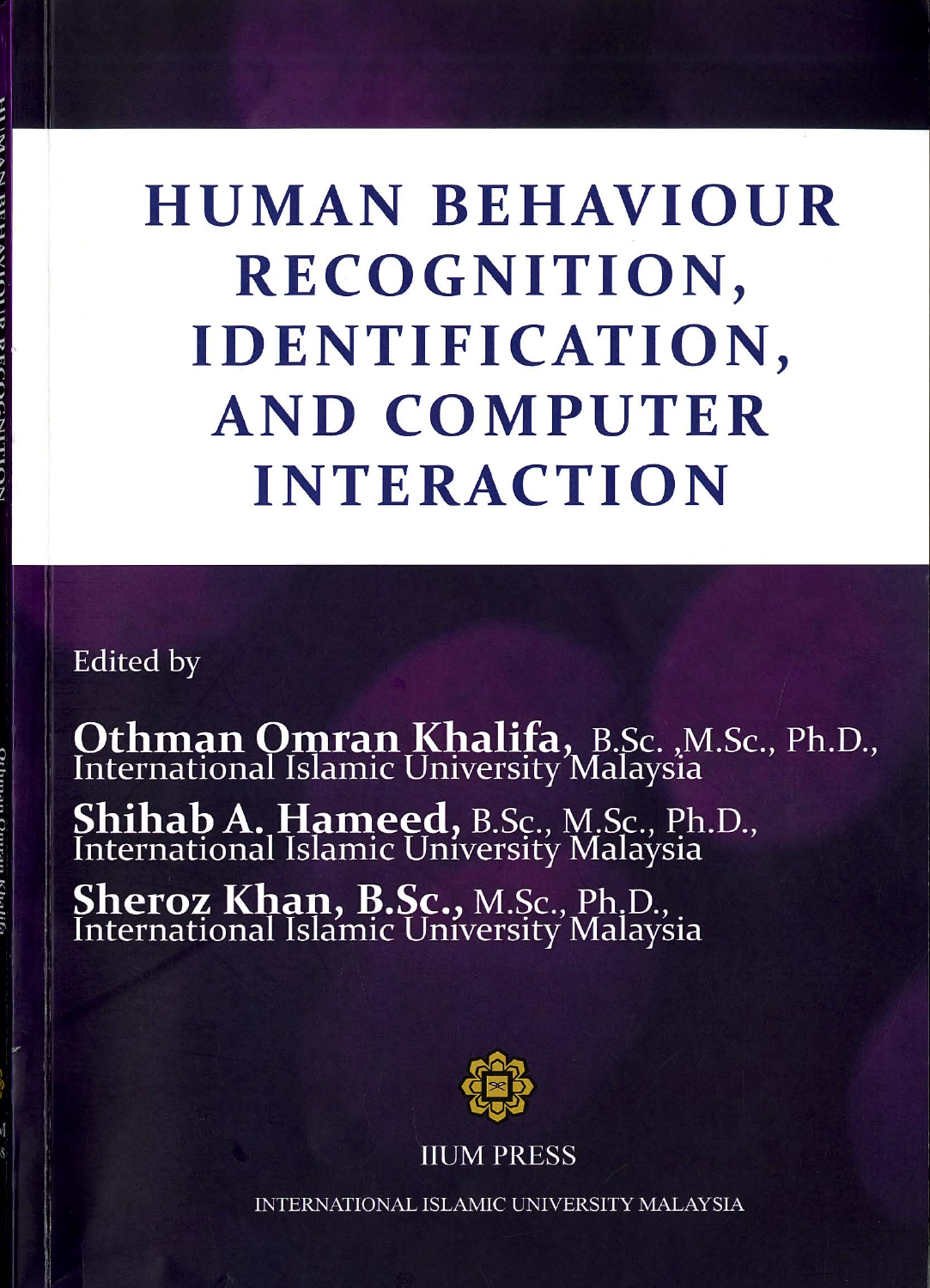## **HUMAN BEHAVIOUR RECOGNITION, IDENTIFICATION AND COMPUTER INTERACTION**

Edited by

Othman Omran Khalifa, B.Sc., M.Sc., Ph.D., International Islamic University Malaysia

Shihab A. Hameed, B.Sc., M.Sc., Ph.D.,

International Islamic University Malaysia

Sheroz Khan, B.Sc., M.Sc., Ph.D., International Islamic University Malaysia

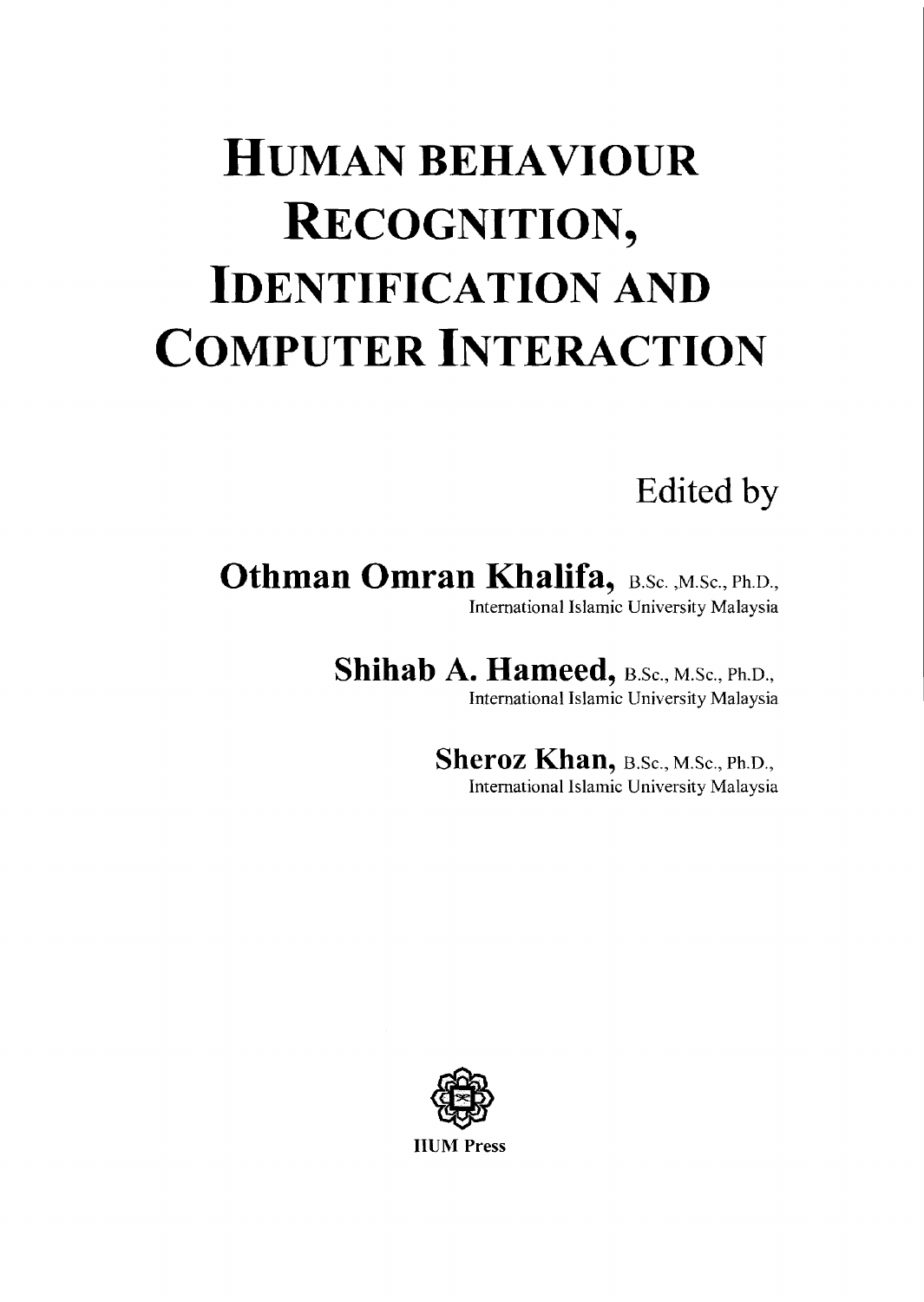Published by: **IIUM** Press International Islamic University Malaysia

#### First Edition, 2011 CIIUM Press, IIUM

All rights reserved. No part of this publication may be reproduced, stored in a retrieval system, or transmitted, in any form or by any means, electronic, mechanical, photocopying, recording, or otherwise, without any prior written permission of the publisher.

Cataloguing-in-Publication Data

Perpustakaan Negara Malaysia

ISBN: 978-967-418-156-7

Member of Majlis Penerbitan Ilmiah Malaysia - MAPIM (Malaysian Scholarly Publishing Council)

Printed by: **HUM PRINTING SDN. BHD.** No. 1, Jalan Industri Batu Caves 1/3 Taman Perindustrian Batu Caves **Batu Caves Centre Point** 68100 Batu Caves Selangor Darul Ehsan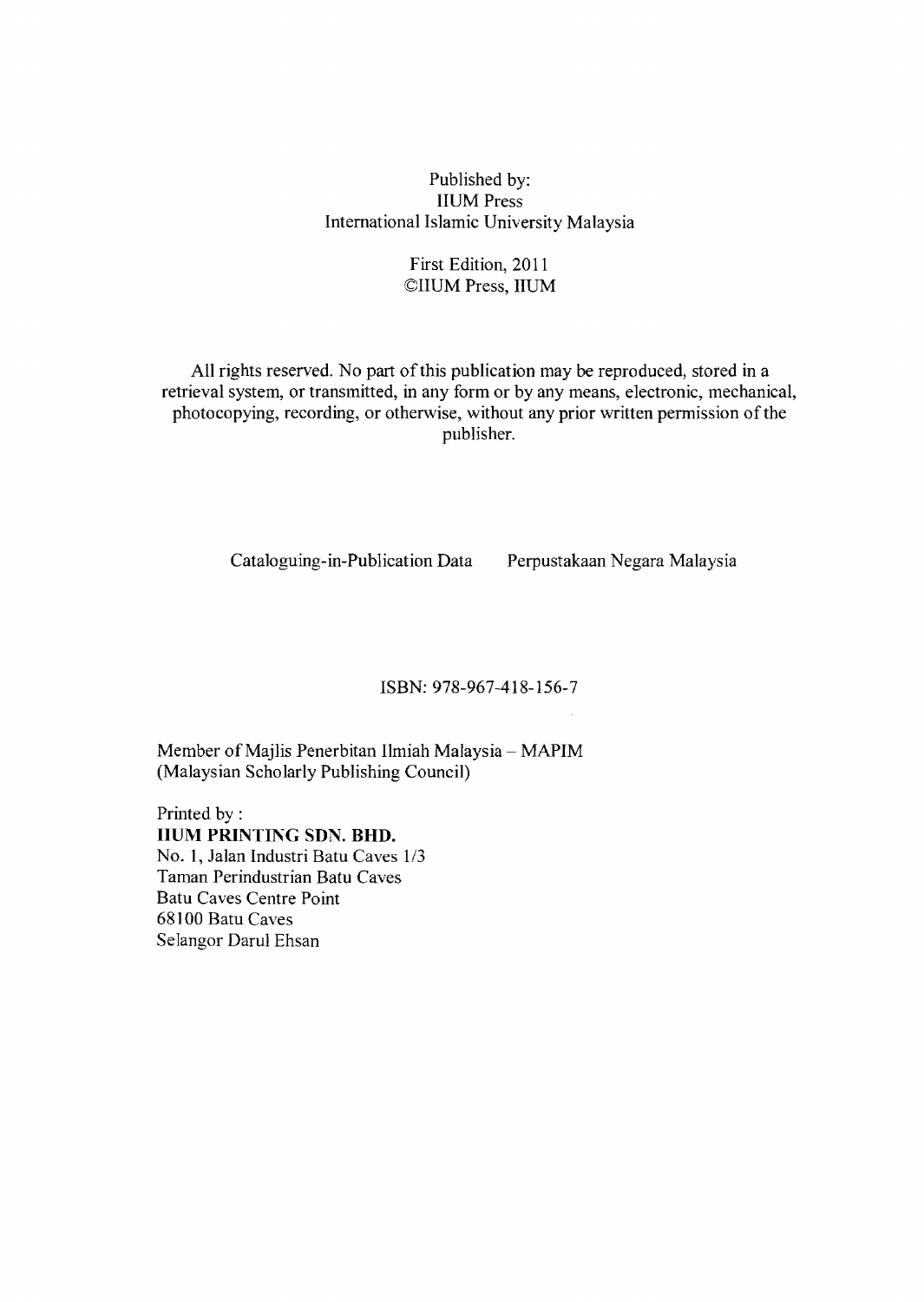### **CONTENTS**

|            | <b>Part-I Human Posture Recognition</b>                                                                                                               | Page<br>No. |
|------------|-------------------------------------------------------------------------------------------------------------------------------------------------------|-------------|
| Chapter 01 | Human Posture Recognition: An Overview<br>Othman O. Khalifa, Kyaw Kyaw Htike, Aisha-Hassab Abdalla and Lai Weng Kin                                   | 1           |
| Chapter 02 | Human Posture Recognition: Literature review<br>Othman O. Khalifa, Kyaw Kyaw Htike, Lai Weng Kin and A. A. Alkhazmi                                   | 7           |
| Chapter 03 | Theoretical Background of Human Posture Recognition<br>Kyaw Kyaw Htike, Othman O. Khalifa, Sheroz Khan and Lai Weng Kin                               | 15          |
| Chapter 04 | Human Posture Recognition Classifiers<br>Kyaw Kyaw Htike, Othman O. Khalifa, Lai Weng Kin and MD Rafiqul Islam                                        | 22          |
| Chapter 05 | Human Posture Recognition: Methodology and Implementation<br>Kyaw Kyaw Htike, Othman O. Khalifa, and Lai Weng Kin                                     | 32          |
| Chapter 06 | Human Posture Recognition Database and Preprocessing Simulation<br>Results<br>Kyaw Kyaw Htike, Othman O. Khalifa, Rashid Abdallrahim and Lai Weng Kin | 39          |
| Chapter 07 | Human Posture Recognition Results using Database A<br>Kyaw Kyaw Htike, Othman O. Khalifa and and Lai Weng Kin                                         | 49          |
| Chapter 08 | Human Posture recognition Implementation and Deployment<br>Kyaw Kyaw Htike, Othman O. Khalifa and and Lai Weng Kin                                    | 58          |
| Chapter 09 | Review on Hand Gesture Recognition<br>Sara Bilal and Rini Akmeliawati                                                                                 | 68          |
| Chapter 10 | Computational Intelligence techniques for Hand Gesture Recognition<br>Sara Bilal and Rini Akmeliawati                                                 | 77          |
| Chapter 11 | Feature Extraction: Hand Shape, Hand Position and Hand Trajectory Path<br>Sara Bilal and Rini Akmeliawati                                             | 85          |
| Chapter 12 | Towards Malaysian Sign Language Database<br>Haris Al Qodri Maarif, Sara Bilal and Rini Akmeliawati                                                    | 92          |
| Chapter 13 | The Development of Malaysian Sign Language Translator: Preliminary<br>results<br>Sara Bilal, Haris Al Qodri Maarif and Rini Akmeliawati               | 100         |
|            | Part II<br><b>Human Path Detection for Video Surveillance</b>                                                                                         |             |

**Systems** 

| Chapter 14 | Introduction to Intelligent Video Surveillance Systems<br>Othman O. Khalifa, Imran Moez Khan, Yusof Zaw Zaw and Lai Weng Kin | 107 |
|------------|------------------------------------------------------------------------------------------------------------------------------|-----|
| Chapter 15 | Human Path Detection : A review<br>Imran Moez Khan, Othman O. Khalifa Yusof Zaw Zaw, Sheroz Khan and Lai                     | 113 |
|            | Weng Kin                                                                                                                     |     |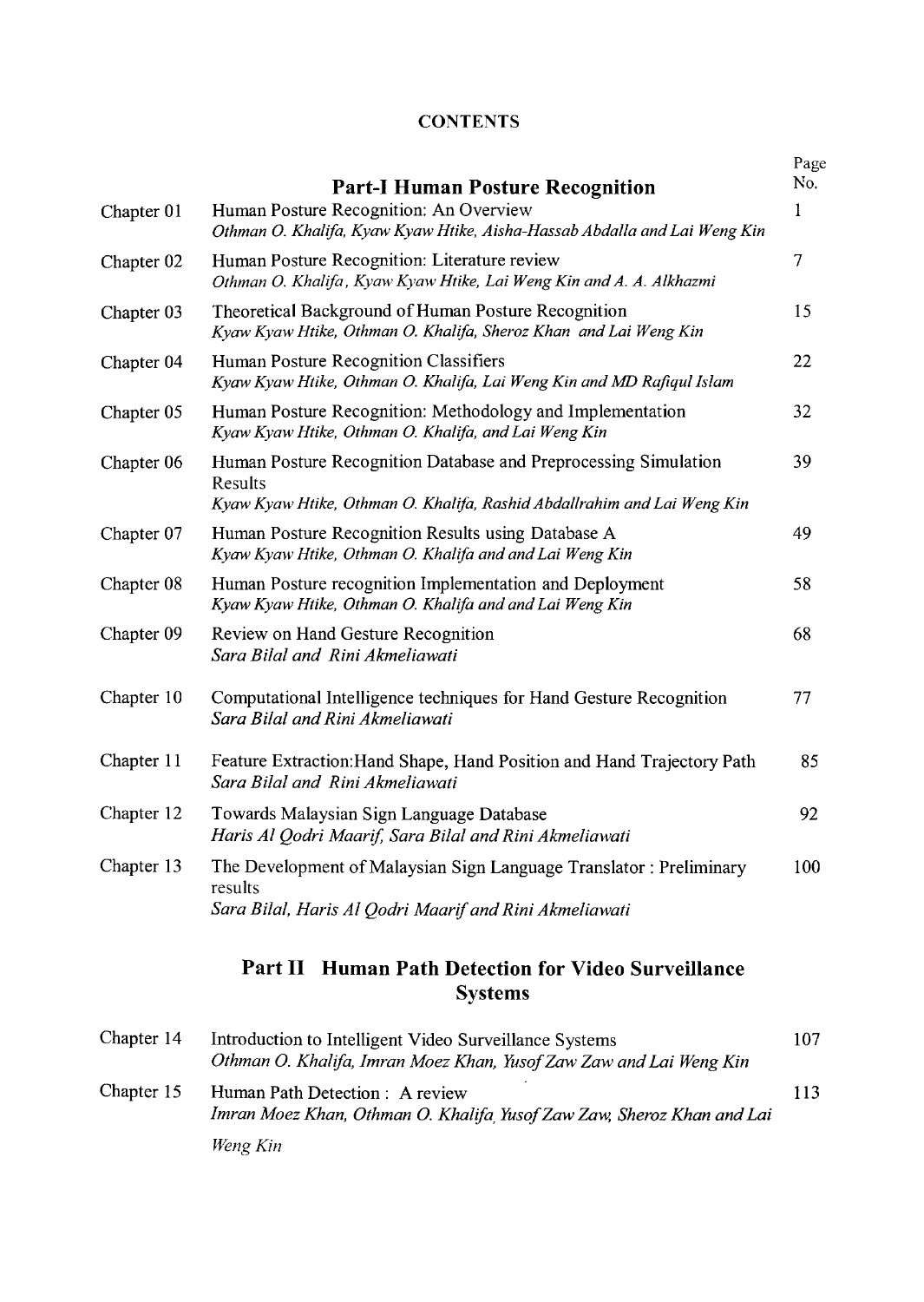| Chapter 16 | <b>Fuzzy Set Theory</b><br>Imran Moez Khan, Yusof Zaw Zaw and Othman O. Khalifa                                   | 129 |
|------------|-------------------------------------------------------------------------------------------------------------------|-----|
| Chapter 17 | The Mamdani Fuzzy Inference Algorithm<br>Imran Moez Khan, Yusof Zaw Zaw, Othman O. Khalifa and Lai Weng Kin       | 138 |
| Chapter 18 | Human Path Classifier Architecture<br>Imran Moez Khan, Yusof Zaw Zaw, Othman O. Khalifa and Lai Weng Kin          | 145 |
| Chapter 19 | Human Motion Detection and Classification<br>Othman O. Khalifa, Mat Kamil Awang and Aisha-Hassan Abdulla          | 154 |
| Chapter 20 | Real-Time Human Detection for Video Surveillance<br>Fadhlan H. Kamaru Zaman, Amir A. Shafie and Othman O. Khalifa | 163 |
| Chapter 21 | Human Tracking Algorithm for Video Surveillance<br>Fadhlan H. Kamaru Zaman, Amir A. Shafie and Othman O. Khalifa  | 178 |

## Part-III Human Identification and Computer Interaction

| Chapter 22 | <b>Automatic Identity Recognition Systems: A Review</b><br>Assal A. M. Alqudah,, Roziati Zainuddin, Mohammad A. M. Abushariah,                                                                              | 192 |
|------------|-------------------------------------------------------------------------------------------------------------------------------------------------------------------------------------------------------------|-----|
|            | and Othman O. Khalifa                                                                                                                                                                                       |     |
| Chapter 23 | An Application of Biometric Technology: Iris Recognition<br>Othman O Khalifa, Rashidah F. Olanrewaju and Mohd Fariz Ramli                                                                                   | 206 |
| Chapter 24 | Interactive Voice Response Technology for Telephony System<br>Mohammad A.M. Abu Shariah, R.N. Ainon and Othman O. Khalifa                                                                                   | 213 |
| Chapter 25 | EMG Signal Classification Techniques For The Development Of<br>Human Computer Interaction System<br>Md. Rezwanul Ahsan, Muhammad Ibn Ibrahimyand Othman Omran<br>Khalifa                                    | 224 |
| Chapter 26 | English Digits Speech Recognition System Based on Hidden Markov<br>Models<br>Teddy S. Gunawan, Ahmad A. M. Abushariah, Othman O. Khalifa                                                                    | 244 |
| Chapter 27 | <b>Signature Recognition Using Artificial Neural Network</b><br>Ahmad A. M. Abushariah, Teddy S. Gunawan, Othman O. Khalifa, and<br>Jalel Chebil                                                            | 255 |
| Chapter 28 | Speaker Recognition Using Mel Frequency Cepstrum<br>Othman O. Khalifa, S. Khan, MD. Rafidul Islam, M. Faizal and D. Dol                                                                                     | 263 |
| Chapter 29 | Handwritten Arabic Word/Character Recognition: Common approaches<br>Assma O. H., Othman Khalifa and Aisha Hassan                                                                                            | 289 |
| Chapter 30 | Speaker's Variabilities, Technology and Language Issues that Affect<br>Automatic Speech and Speaker Recognition Systems<br>Mohammad A. M. Abushariah, Roziati Zaimuddin, Assal A. M. Alqudah, and Othman O. | 298 |
|            | Khalifa                                                                                                                                                                                                     |     |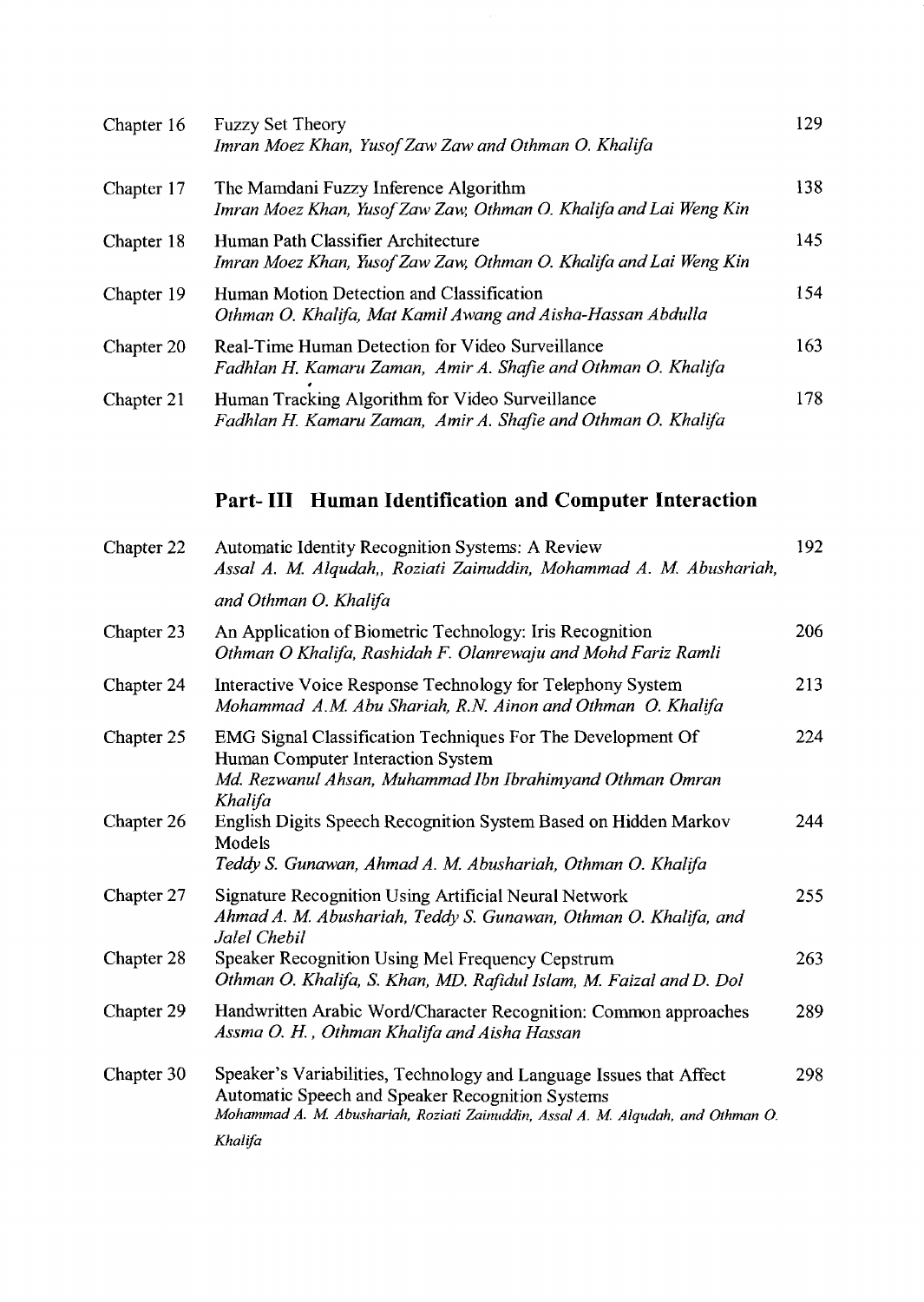| Chapter 31 | Arabic Automatic Continuous Speech Recognition Systems                                                                         | 306 |
|------------|--------------------------------------------------------------------------------------------------------------------------------|-----|
|            | Mohammad A. M. Abushariah, Roziati Zainuddin, Assal A. M. Alqudah, and Othman O.                                               |     |
|            | Khalifa                                                                                                                        |     |
| Chapter 32 | Face Verification : An Introduction<br>Shihab A. Hameed, Waleed A. Badurik                                                     | 317 |
| Chapter 33 | Introduction to Fingerprint Verification<br>Shihab A. Hameed, Waleed A. Badurik                                                | 326 |
| Chapter 34 | Protein Coding Identification using Modified Gabor Wavelet<br><b>Transform on Multicore Systems</b><br>Teddy Surya Gunawan     | 334 |
| Chapter 35 | Current Trend in Image Guided Surgery (IGS)<br>Abdulfattah A. Aboaba, Shihab A. Hameed, Othman O. Khalifa, Aisha H.<br>Abdalla | 344 |

 $\overline{\phantom{a}}$